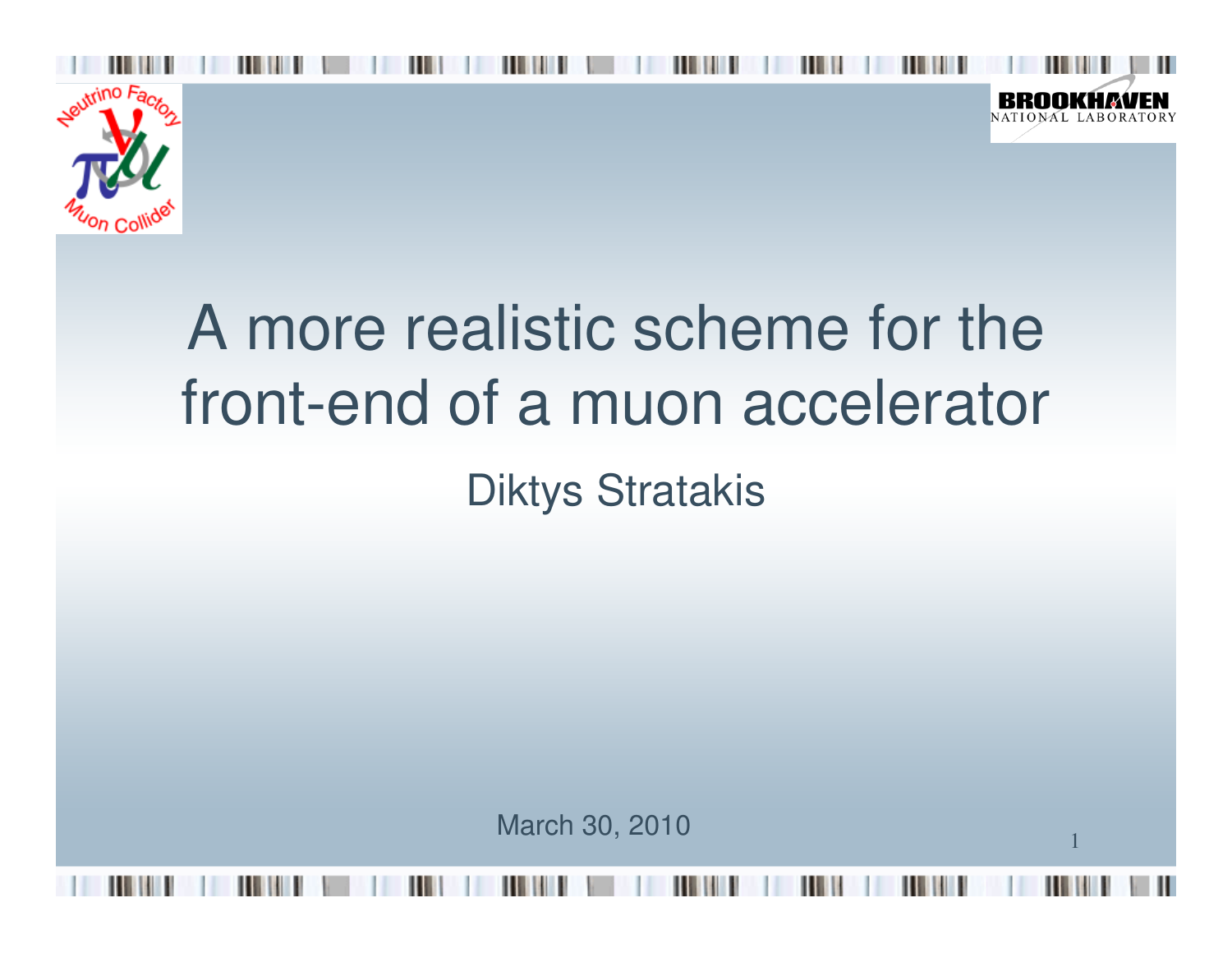## **Motivation**

#### •Adopted from the 5-year proposal<sup>1</sup> :

Decay, bunching, and phase rotation. The first section of the front end captures the pions produced at the target, allows them to decay into muons, bunches the muon beam and reduces its energy spread. Two new alternatives need to be compared with Study 2a—the Neuffer 12-bunch scheme and the LEMC approach using high-pressure hydrogen-gasfilled rf cavities. The former scheme is suitable for either a NF or a MC. However, to assess its performance and cost it must be studied under more realistic assumptions that correspond to a practical implementation. There are several steps needed for this:

- replace continuous magnetic fields with an actual coil geometry
- use "families" of rf cavity frequencies rather than continuously decreasing frequencies where each cavity is different
	- include absorbers and rf windows in the simulation
- examine an alternative magnetic lattice having partially bucked fields to reduce the field on the rf cavities
- $\bullet\bullet$  check the sensitivity to errors of the final configuration
	- Completed (presented in this work)
	- $\bigcap$  In Progress...

1NFMCC-MCTF proposal: http://www.cap.bnl.gov/mumu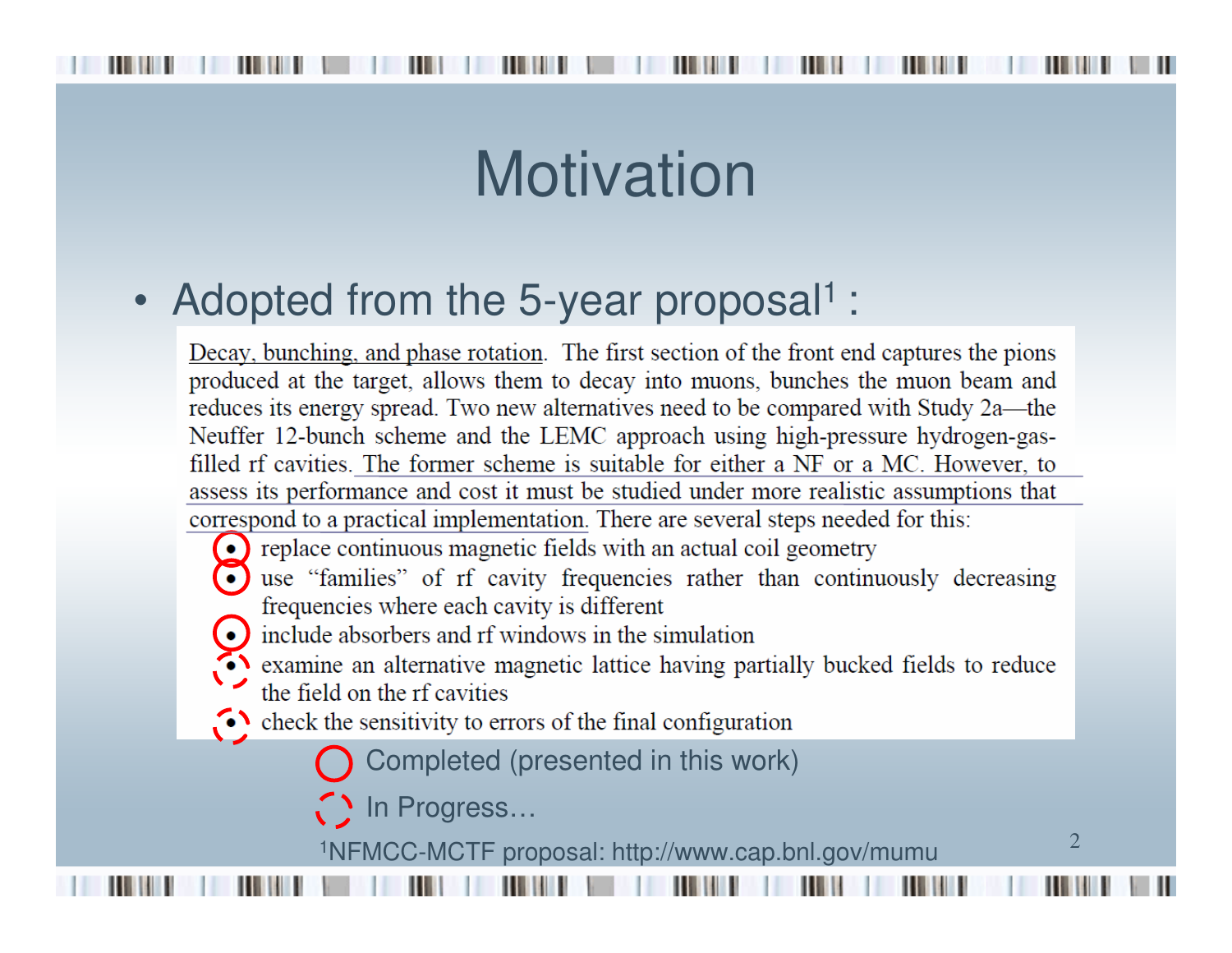## **Outline**

- Review the existing "continuous" front-end **lattice**
- Modify it toward a "more realistic"configuration:
	- Actual coil geometry
	- Family of rf-frequencies
	- Add Be-windows on buncher/rotator/cooler
- Optimize and examine lattice performance
- Discuss future steps and derive conclusion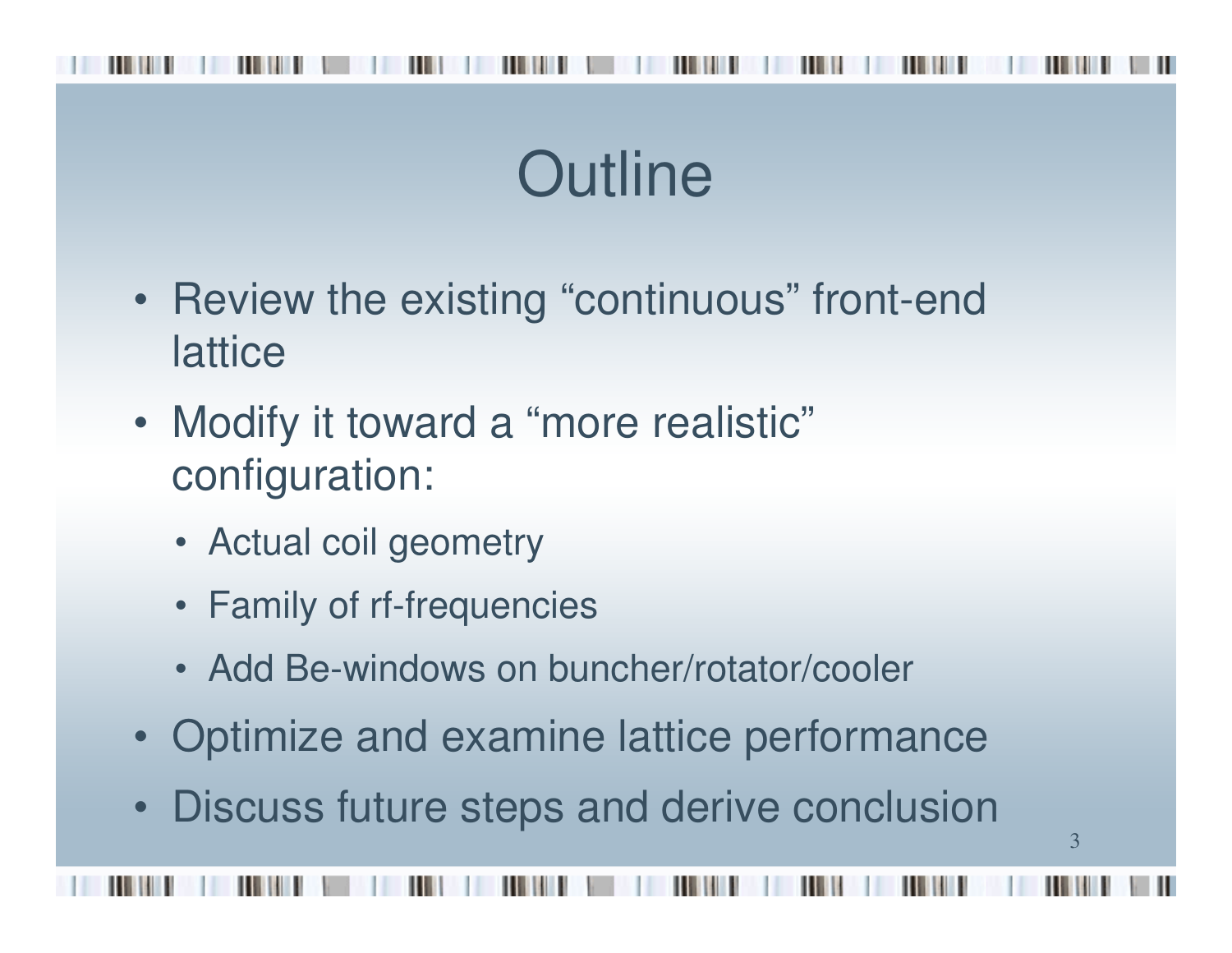## Simulation Tools

- I use ICOOL version 3.23
- Front-end deck kindly provided by D. Neufferand J. C. Gallardo
- Simulate 10,000 particles
- I use the input distribution for 8 GeV protons obtained from MARS runs<sup>1</sup>

<sup>1</sup> H. G. Kirk and X. Ding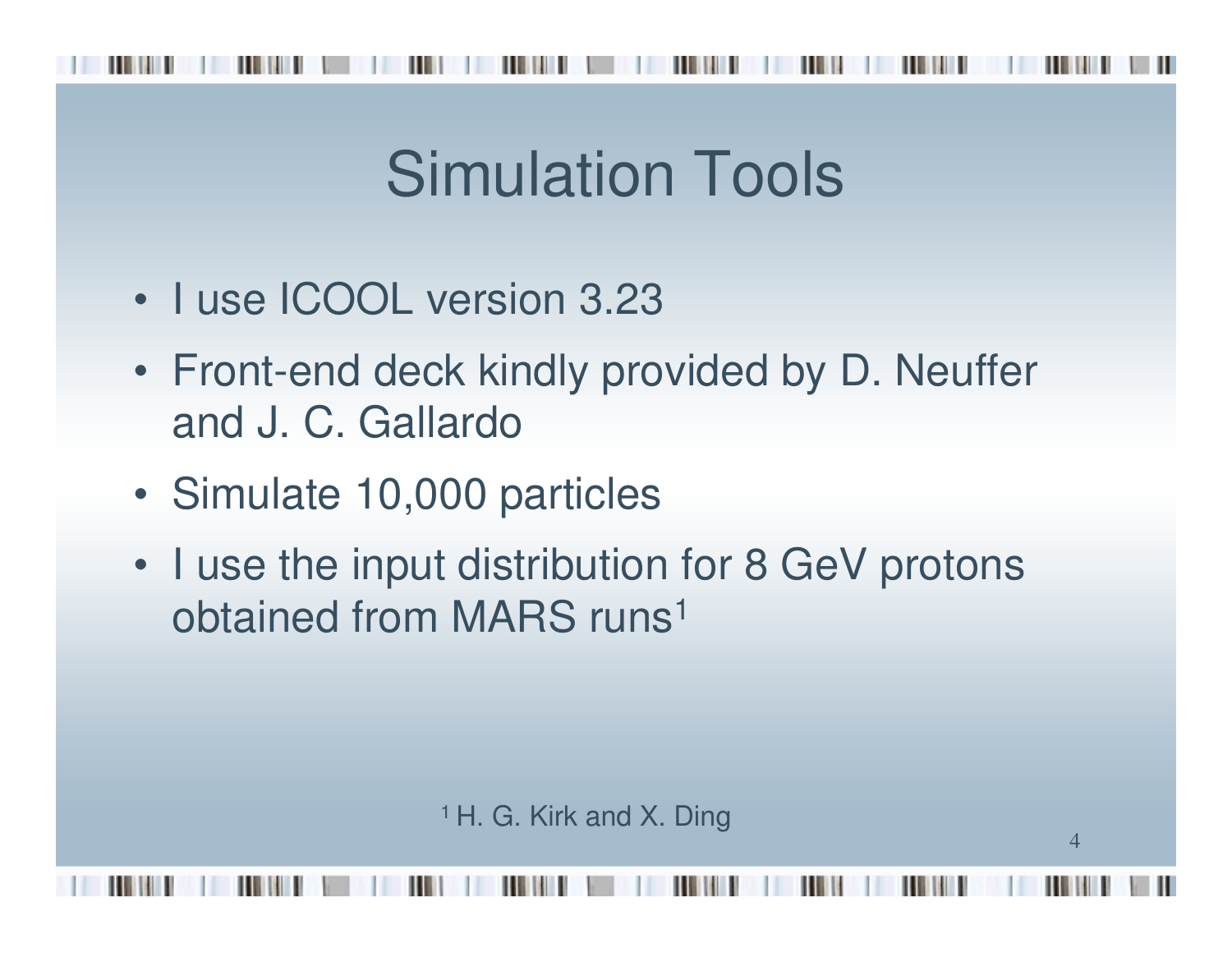## Parameters of "Continuous **Lattice**

- Target to buncher length is 56.4 m
	- B drop from ~20 T to 1.227 T
- Buncher length is 31.5 m
	- Continuous frequency drop: 366.9 MHz to 238.02 MHz •
	- Uniform B=1.227 T, Gradient: 0-10 MV/m
- Phase Rotator length is 36.5 m
	- <u>Continuous</u> freq. drop: 238 MHz to 202 MHz
	- Uniform B=1.227 T, Gradient: 9 MV/m
- Cooler length is 118.5 m
	- Pillbox RF=12 MV/m, with LiH absorber, no windows•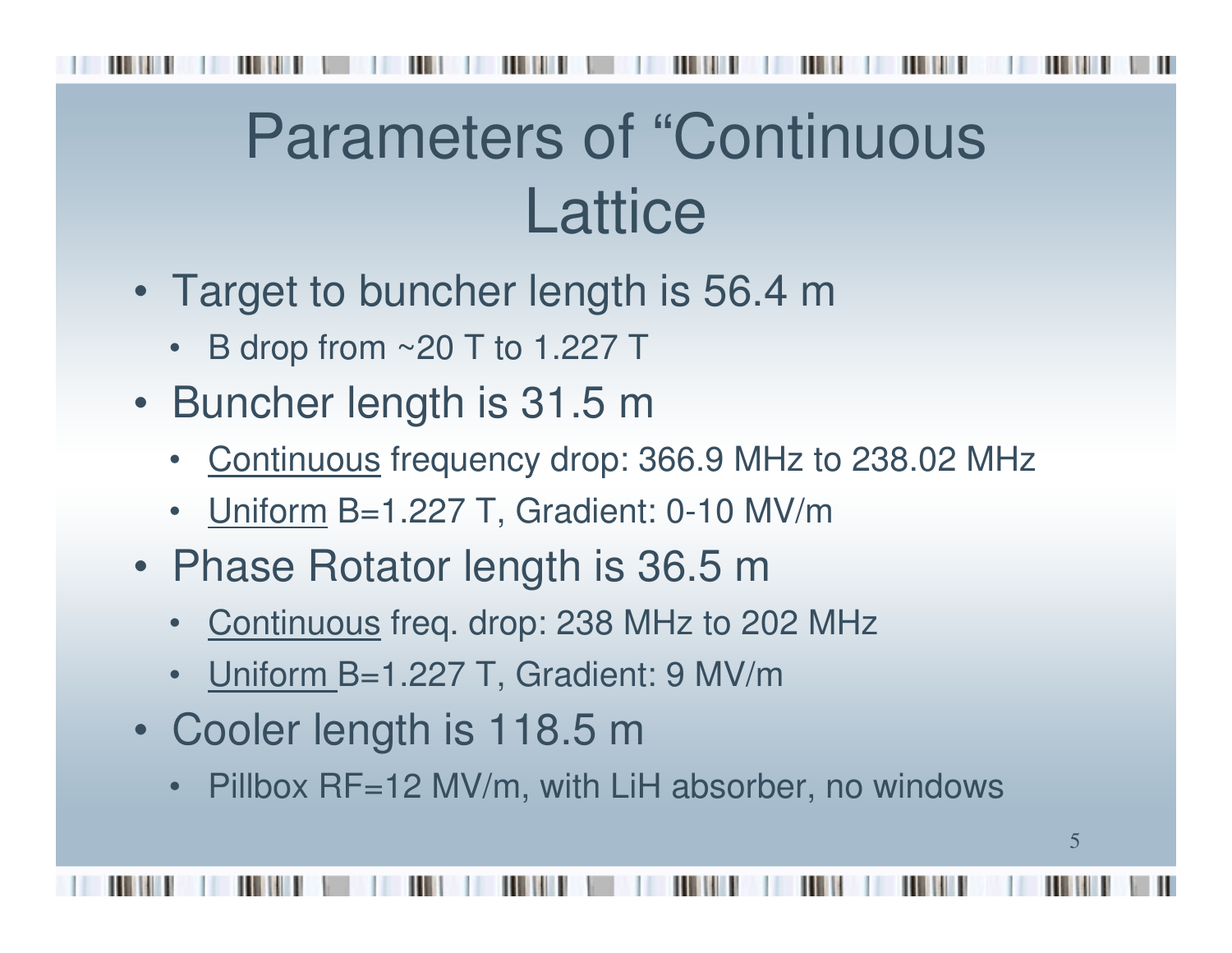### Continuous Lattice Performance



- The  $\mu$ /p rate within acceptance  $\, {\sf A}_{\sf T} \,$  $_{T}$  < 30 mm, A<sub>L</sub>< 150 mm and cut in momentum 100<Pz<300 MeV/c is ~0.06
- Transverse emittance drops to  $\sim$  6 mm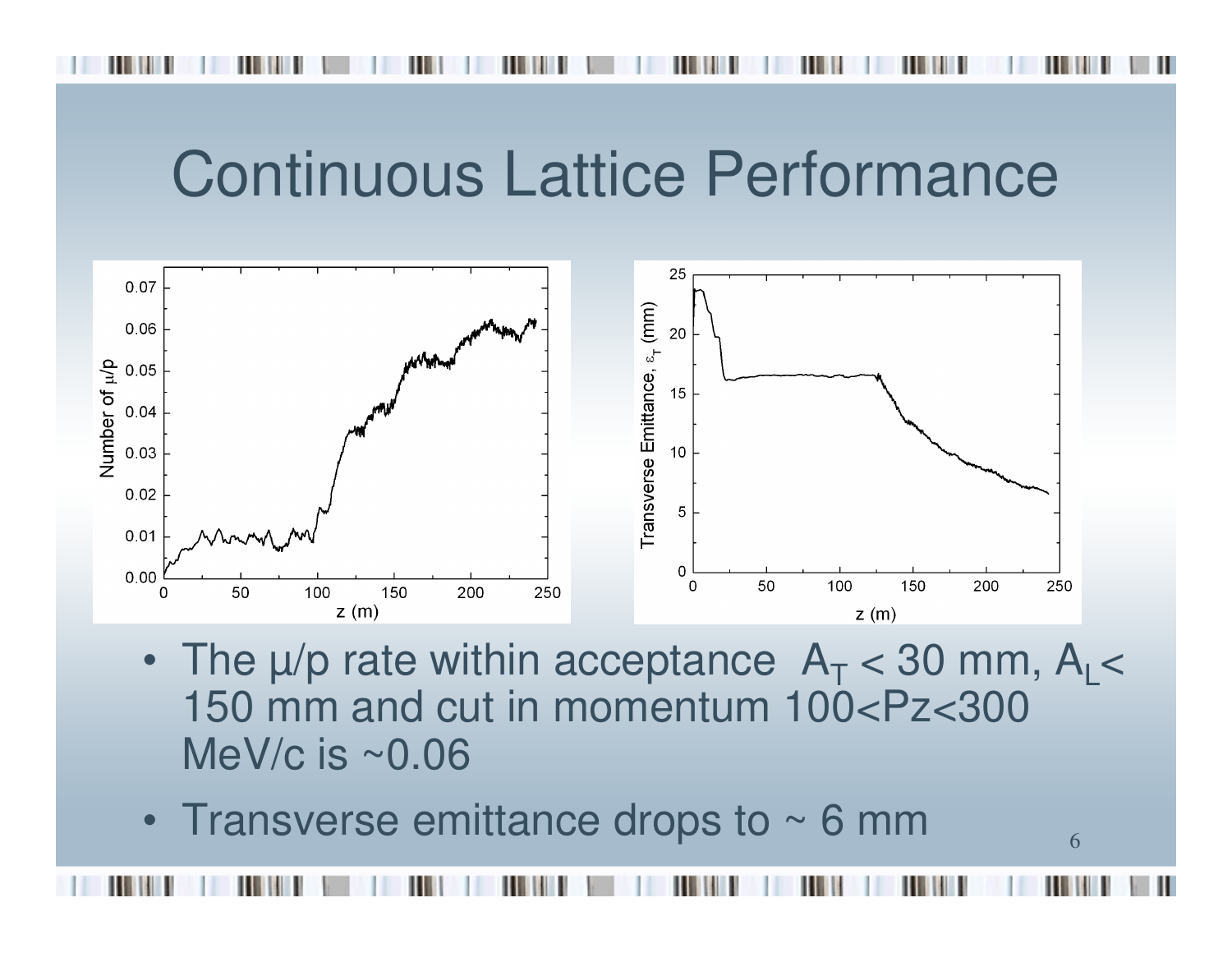### Coil Discretization

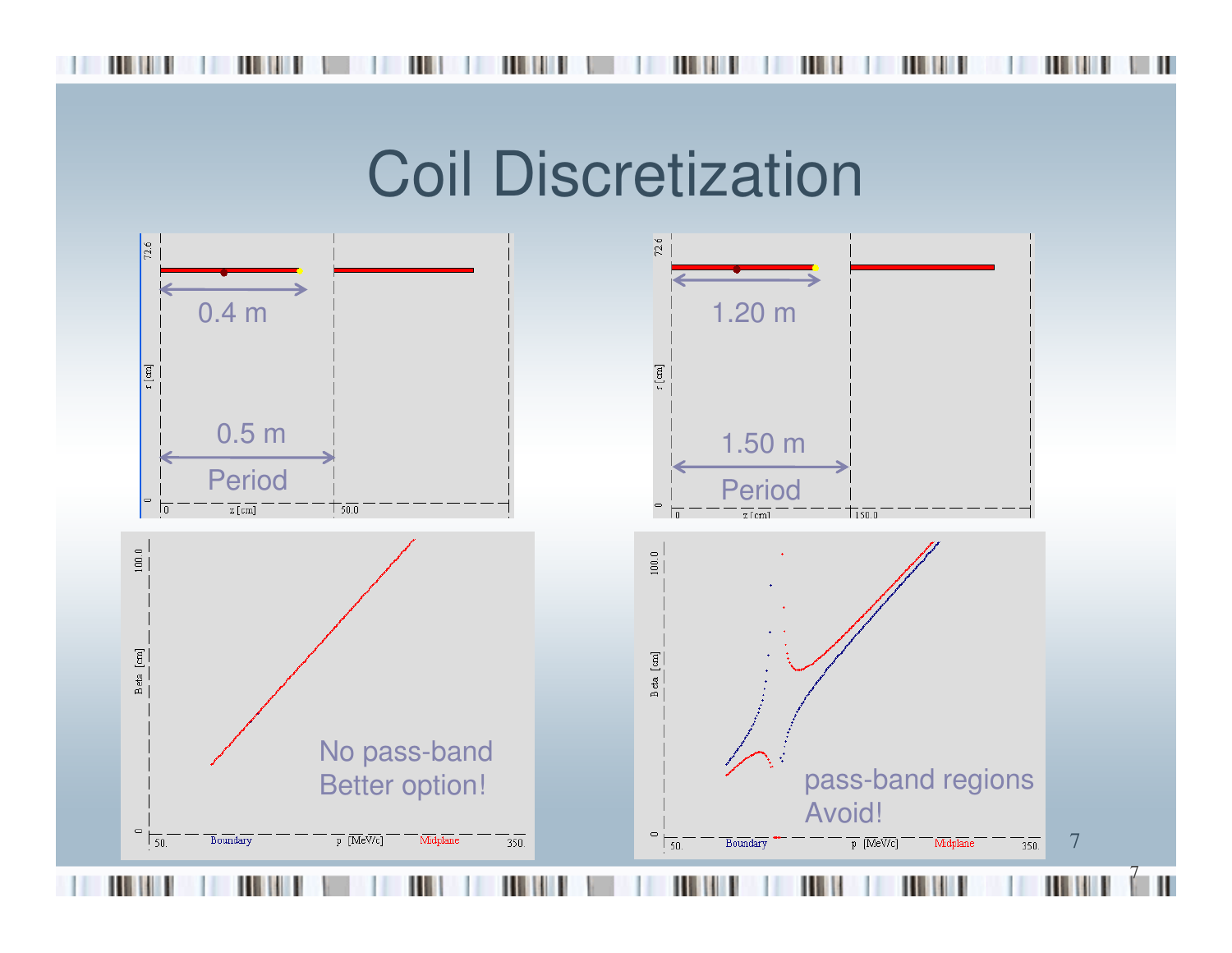### Discrete vs. Continuous Coils



• Including the actual coil geometry is not affecting the  $\mu$ /p (i.e. ~0.06 as before).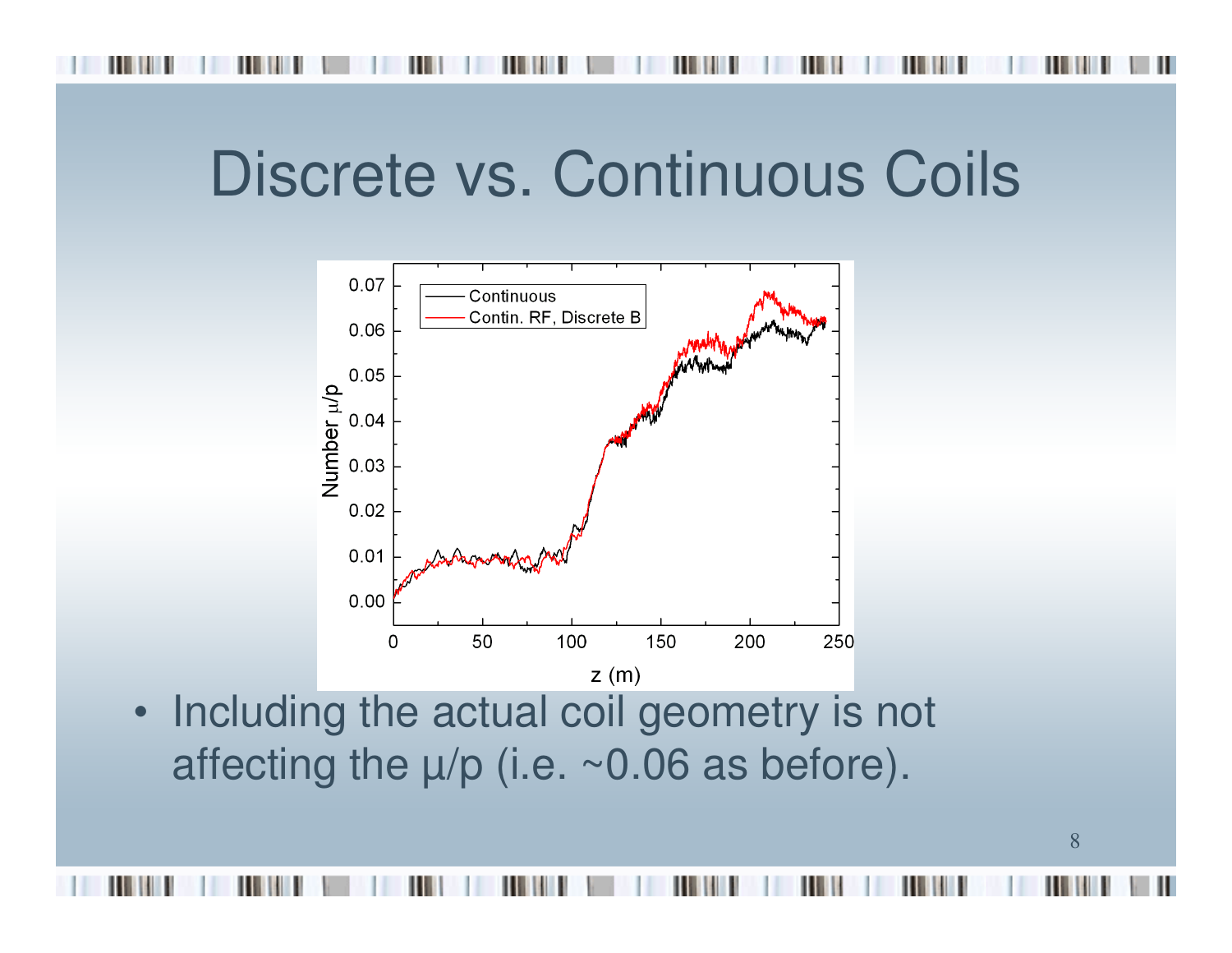# Discretization of rf Frequencies

- Test 4 scenarios: keep total rf cavities same (90) but pair a # of cavities into single frequencygroups:
	- 1 RF-pair: Buncher/ Rotator: 42/ 48 Freq.
	- 2 RF-pair

Buncher/ Rotator: 21/ 24 Freq.

- 3 RF-pair Buncher/ Rotator: 14/ 16 Freq.
- 4 RF-pair Buncher/ Rotator: 12/ 12 Freq.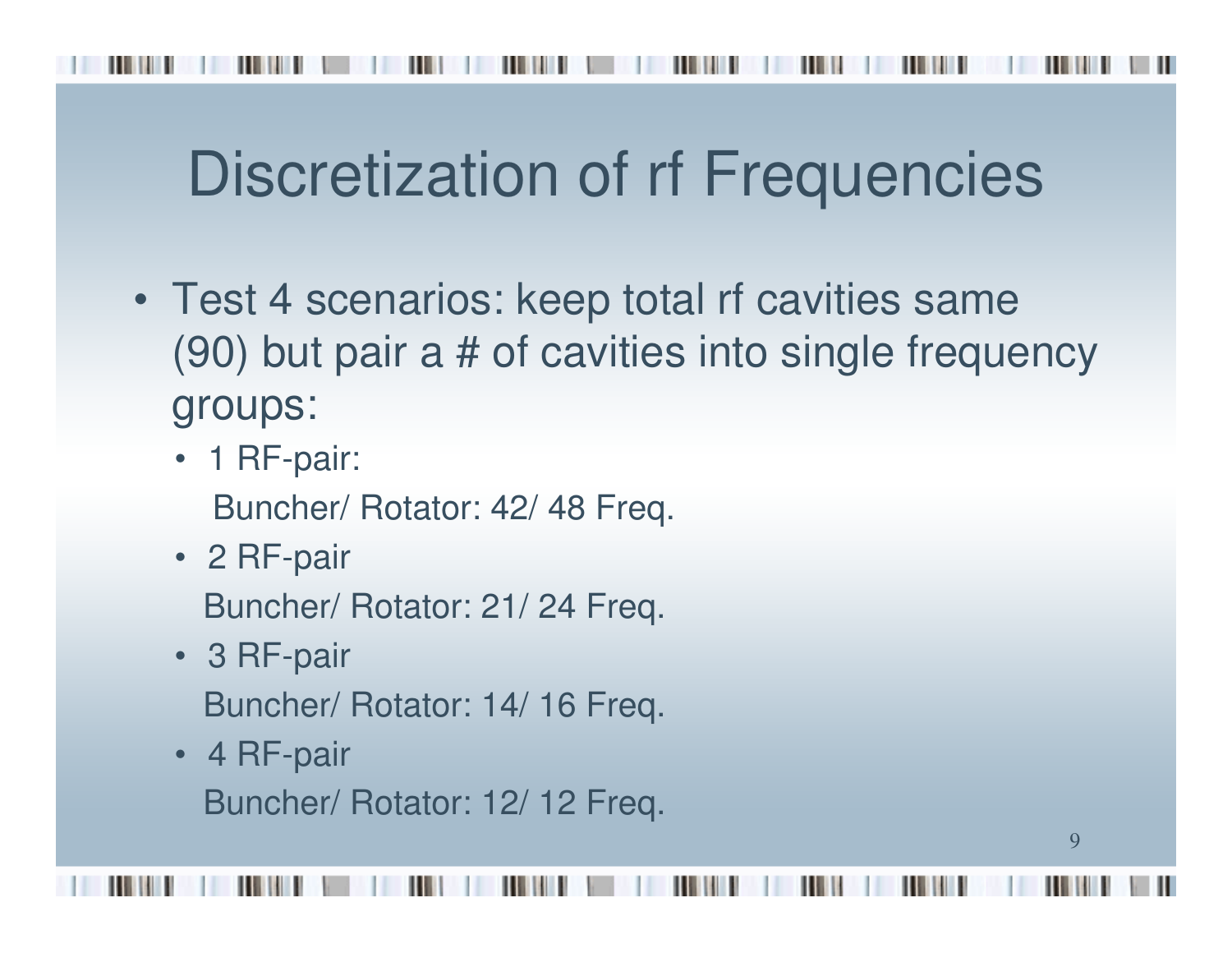## Example: 3 rf-pair

- Buncher Freq. (MHz)=14
	- 357.4, 344.2, 331.8, 320.3, 309.6, 299.6, 290.2, 281.4, 273.1, 265.3, 257.9, 250.9, 244.3 , 238.0
- Rotator Freq.(MHz)=16
	- 234.1, 229.0, 224.5, 220.6, 217.2, 214.3, 211.7, 209.5, 207.6, 206.1, 204.8, 203.7, 202.9, 202.4, 202.1, 202.06,
- Cooler Frequencies (MHz)
	- 201.25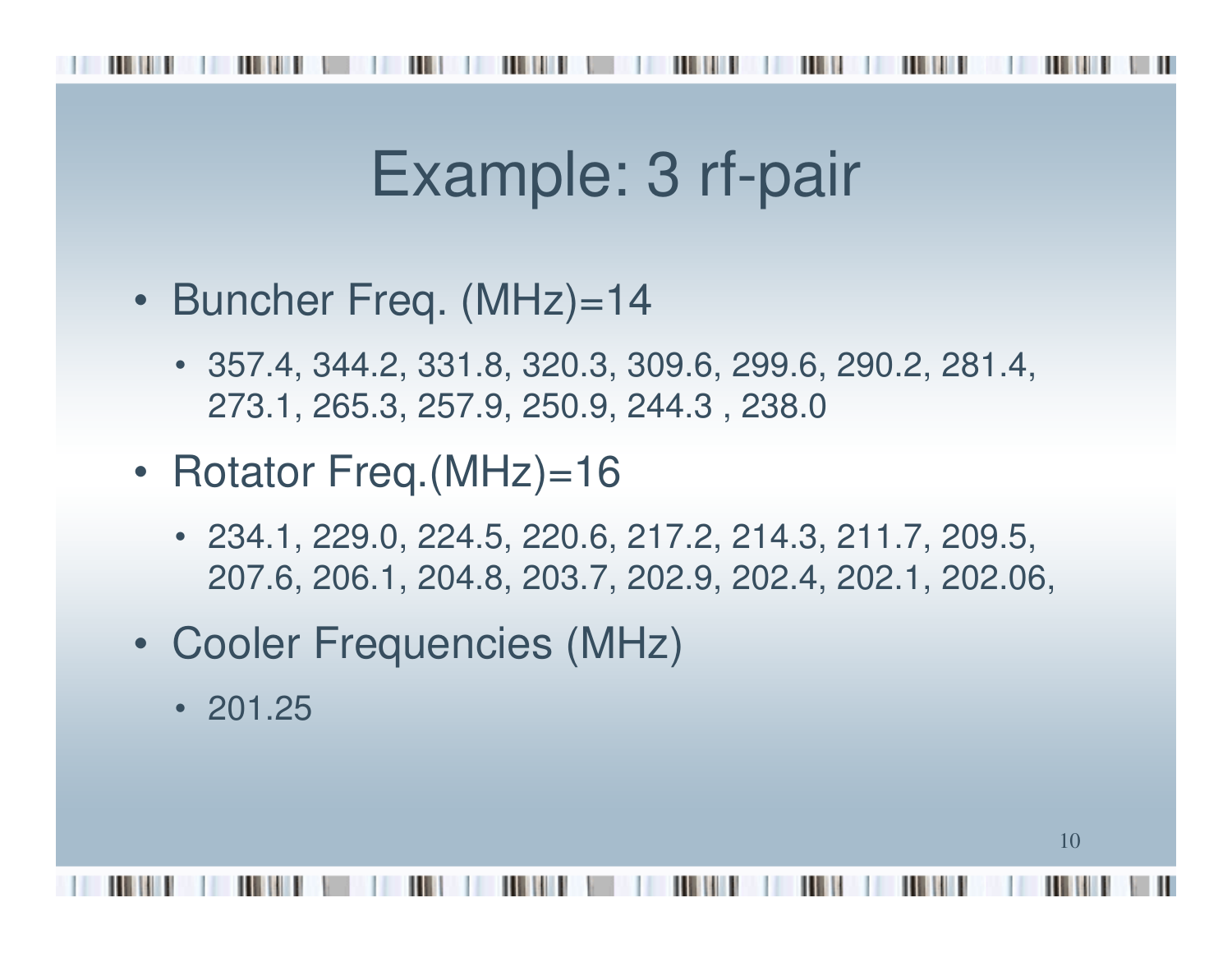#### Discrete rf: Results



- rf discretization is not reducing the µ/p
- The 3 rf or 4-rf pair looks promising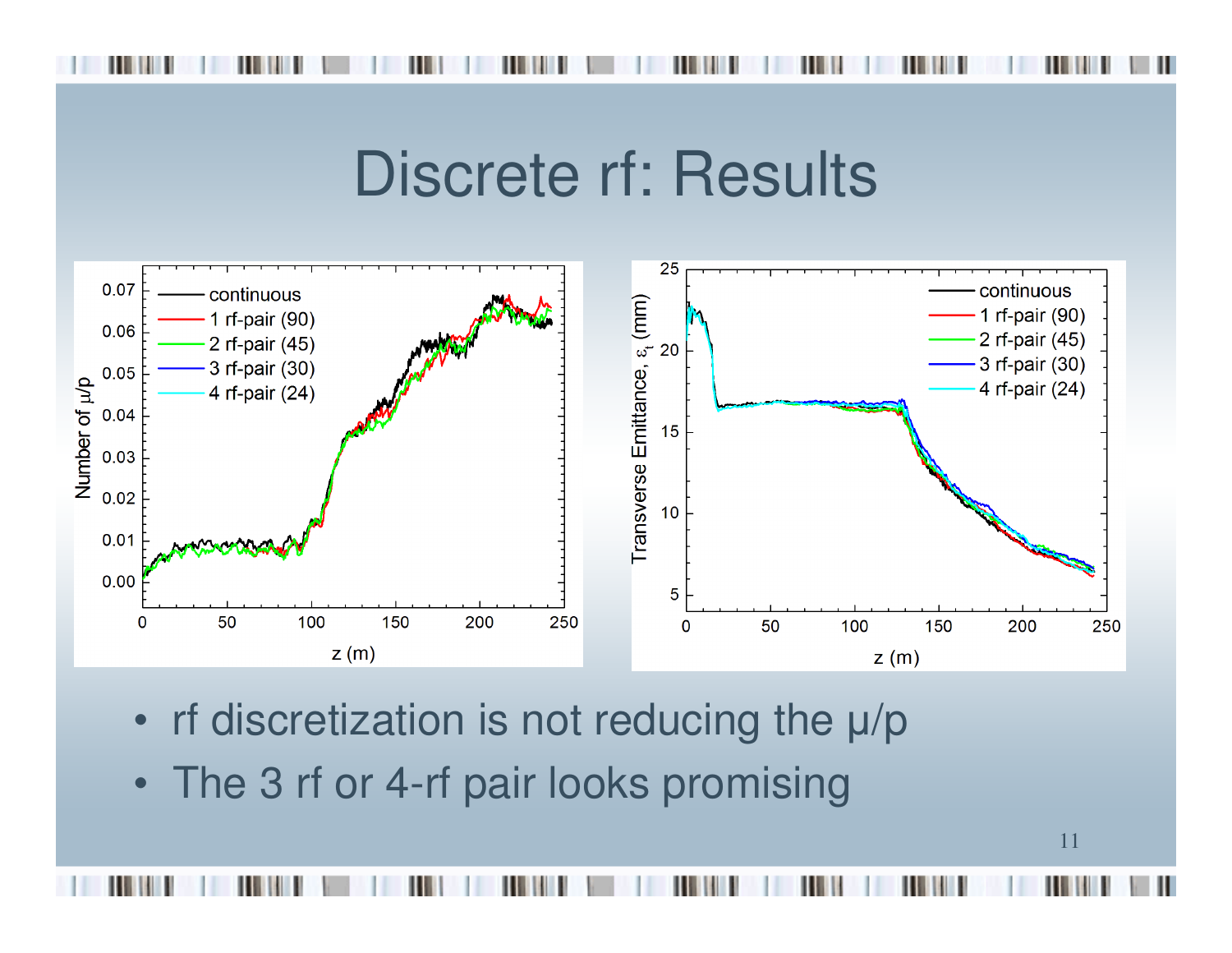## Addition of Windows

- I will assume that I have a 3rf-pair lattice
- I adopt the window parameters from study-2a<sup>1</sup> :
	- In buncher, cavity iris is covered with a 200 µ<sup>m</sup> Be window
	- •In rotator, graded 750-1500 µ<sup>m</sup> Be window
	- •In cooler, the window consists of a  $8 \text{ mm}$  LiH absorber covered by a 25 µ<sup>m</sup> Be coating
	- •Later, I will vary the absorber thickness

<sup>1</sup>MUC-NOTE-COOL-THEORY-296 (2004)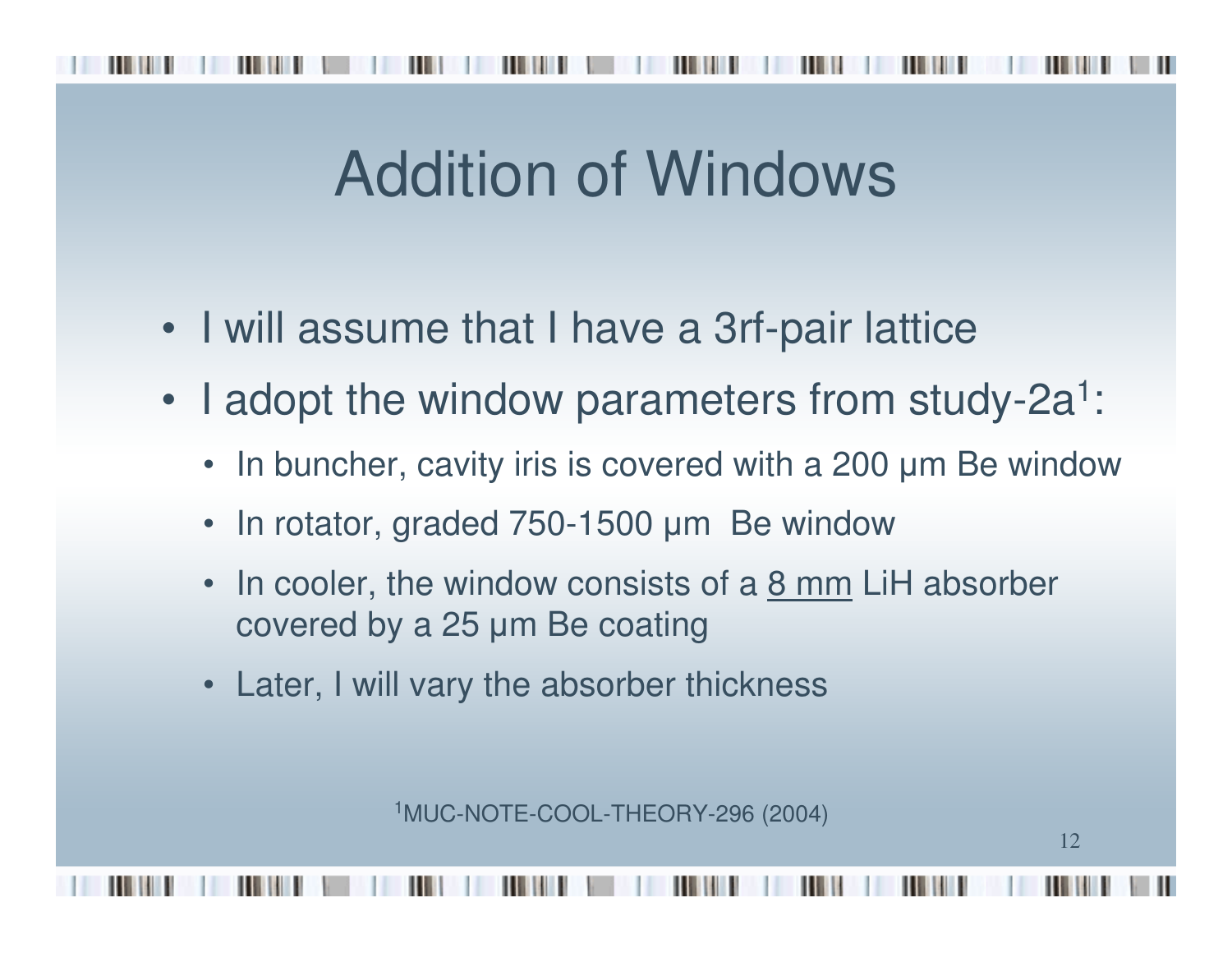### Addition of Windows



• By inserting windows the µ/p drops by an additional 15%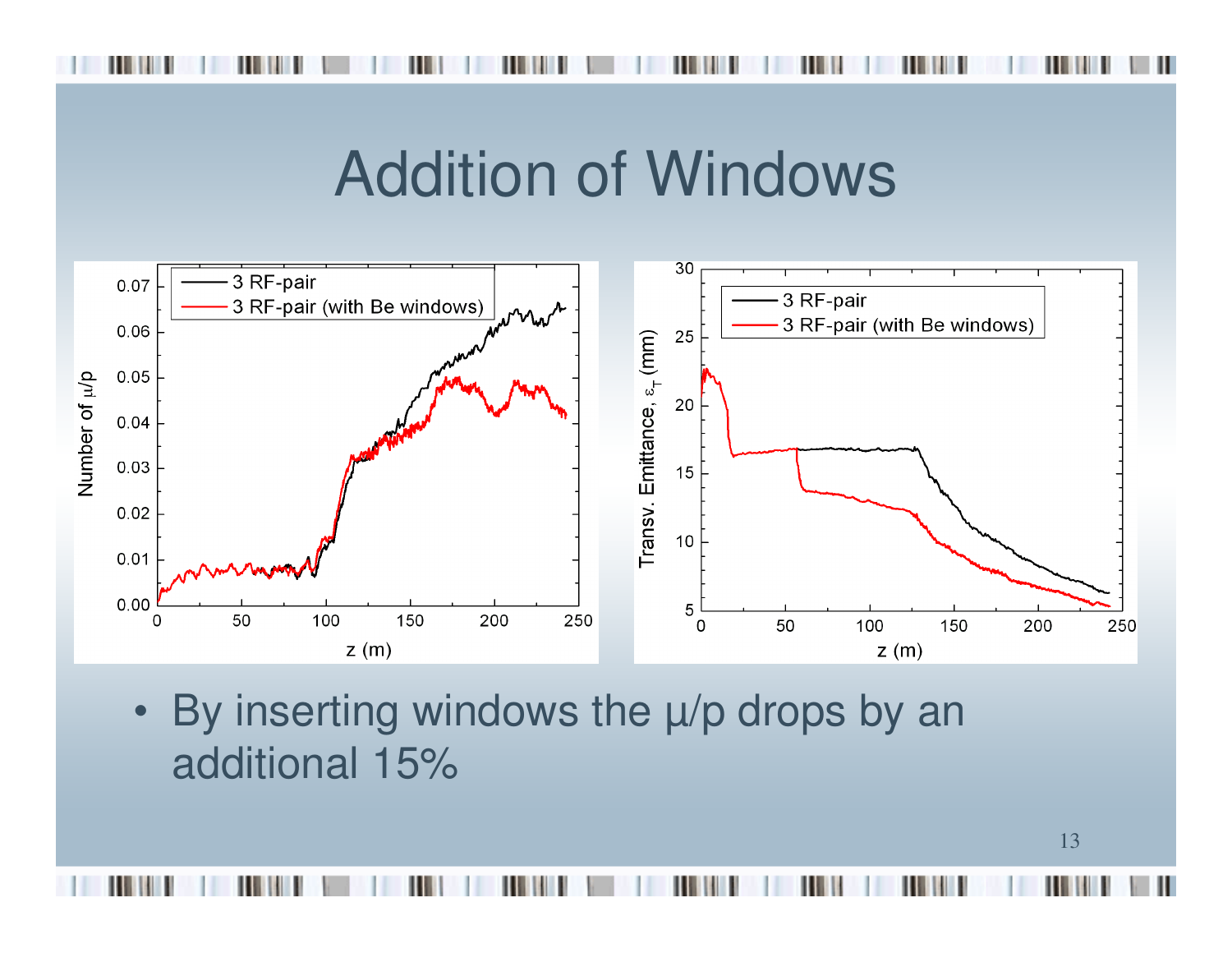## Lattice Performance vs. Absorber **Width**

- Vary the absorber thickness in cooler
- A layer of 7-8 mm LiH looks appropriate